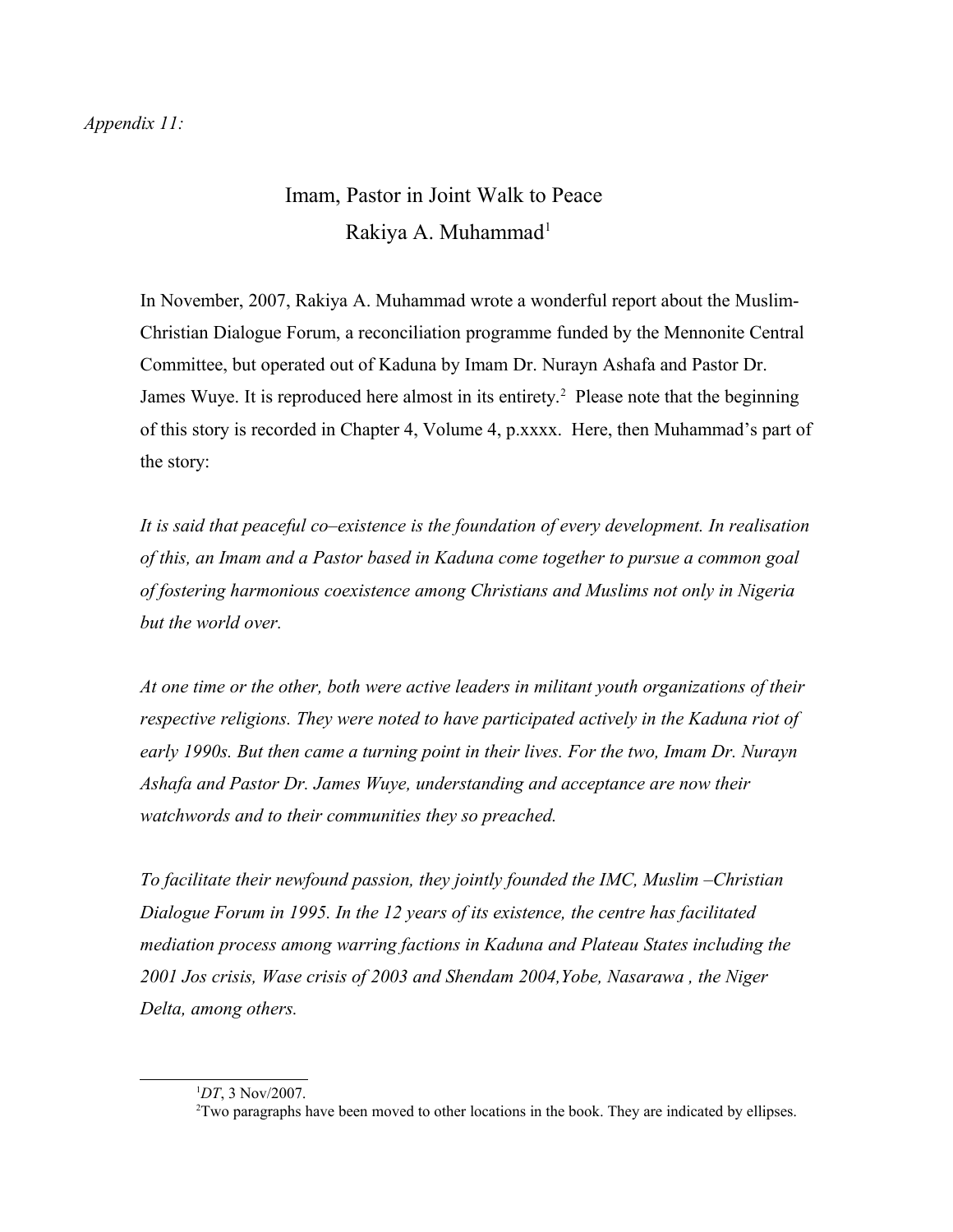*The centre's activities were noted to have brought Muslim and Christian leaders to a dialogue that led to the Kaduna Peace Declaration of August 2002 and former President Olusegun Obasanjo unveiled the peace plague.* 

*Imam Ashafa and Pastor Wuye did not limit their efforts in Nigeria; their activities transcended the length and breadth of the world. They have extended their mediatory efforts to other African countries, Europe, America, Latin America and the Middle East. Countries they have worked in included Liberia, Sierra Leone, Cote d'Ivore, Sudan, Somalia, Burundi, Rwanda, Kenya, South Africa, Gambia, Guinea, Lesotho, Canada, Latin America, USA, Bosnia, Croatia, Germmany, UK, Poland, Macedonia, Israel, Palestine, Quarter, Australia, Pakistan, India, Bangladesh and Nepal.*

*Recently the group moved to secondary schools in Plateau State to inculcate peace education in the youths. The centre held a peace building workshop and started off the formation of peace clubs in schools. At present the centre is into training programmes on rice milling and co-operative society skills centre for women traumatised by conflicts in Shendam and Wase.* 

*Wuye, the joint Executive Director of the IMC speaks on what they do. "Well, at our centre as the name implies, we do mediation, we work towards preventing religiouslymotivated violence, where violence and crisis are induced by both political and ethnic influences. We also go to prevent such. We do it through workshops, trainings, we also use direct intervention when crisis occur in an area, and when we also see the early warning signs of conflict, we do proactive activities to prevent them from happening." He reveals that the centre was set up in 1995 as a result of a chanced meeting, and that they did not plan to start the centre. "It happened when my colleague and I were invited by the then governor of Kaduna State in 1995 to participate in a programme that was aimed at mobilising women to allow their children to be immunised when there was controversy over immunisation.*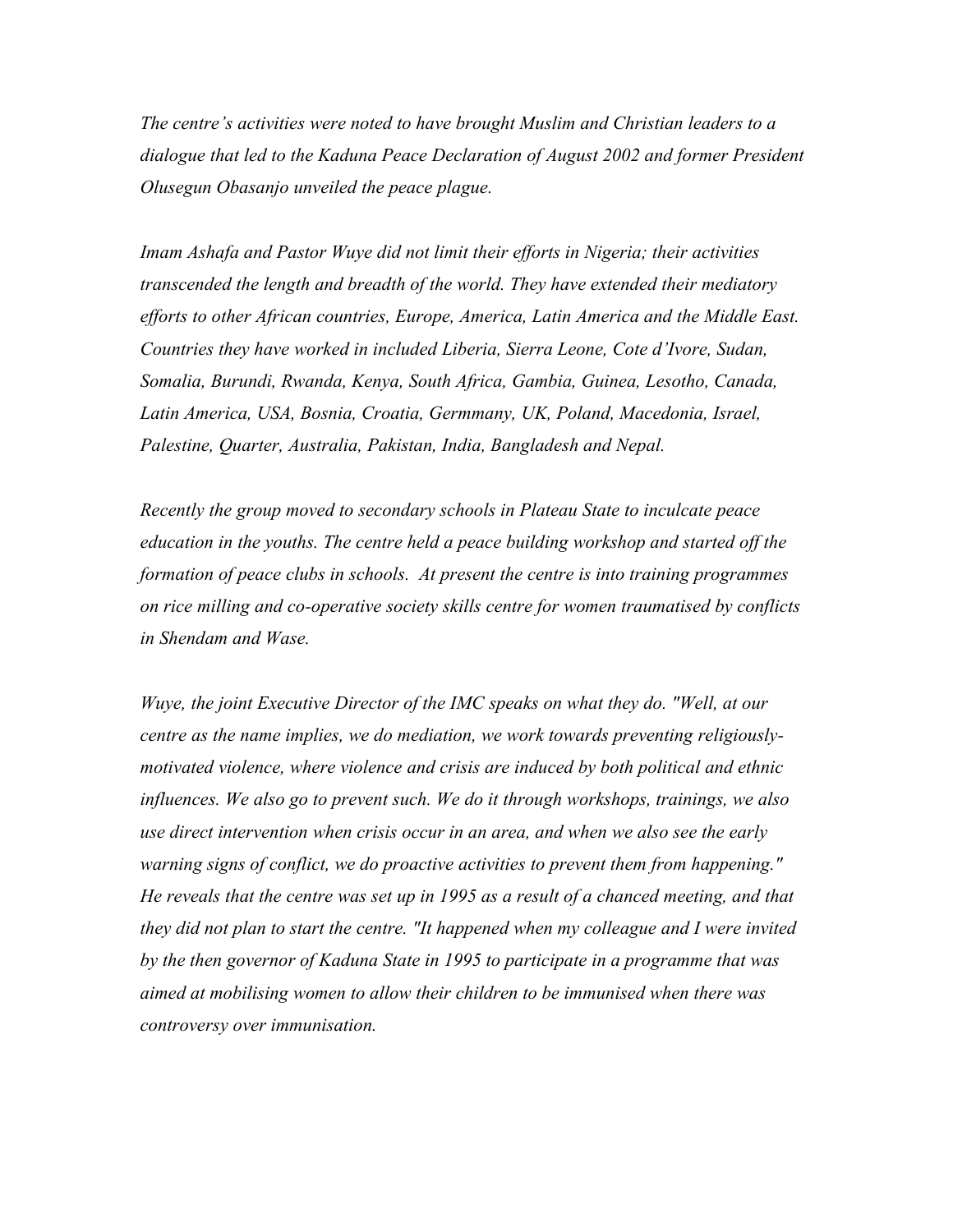*"So we came as a result of that and a friend of ours who is also a journalist like yourself, who knew me and knew Ashafa as religious youth leaders I was then the Secretary to the CAN at the youth wing and he was also the Secretary to the National Congress of Muslim Youths Organisations (NACOMYO), in Kaduna. We were brought together by that friend, we got talking and eventually the centre was established."* 

*Wuye said that initially they wanted doing debate, "but we saw that in debate there is a winner and loser and then we settled for dialogue. That's why, initially, the first name we had was "Muslim/Christian Youths Dialogue Forum" but because we have grown*  now, we are all elderly now in our late 40s, the name changed and we saw that we are *not just working among youths for we are mediating among peoples of different faith and our work is not only local, we are international. We have gone to countries around the world to do mediation."*

*He throws light on their mediatory role outside Nigeria: "We have had occasions to intervene in Burundi, and we advised the setting up of an inter – religious committee in Kenya. Also we were the first group to facilitate a programme for what they called high*  level Christian/Muslim Consultation and it was held in Nairobi, which was last year. *"We have also worked in Southern Sudan and we brought the new Council of Churches in Sudan, the New Islamic Council of Sudan where we also started a work for them to be working. In North America, we worked among the Native Americans, where we went to share what they called healing experience from the Nigerian perspective, from Christian and Muslim perspective in Nigeria. We were in Sierra Leone also to work with if people who have come out of war to see how they can reintegrate using religion as a yard stick for our intervention."*

*Back home in Nigeria, he noted some impacts the centre has had among which is that they are the first people who brought true healing to Yelwa and Shendam after their reconciliation and mediation in 2004 to 2005. He said on February 19th they celebrated peace in Yelwa/Shendam and for now people have gone back there to live.*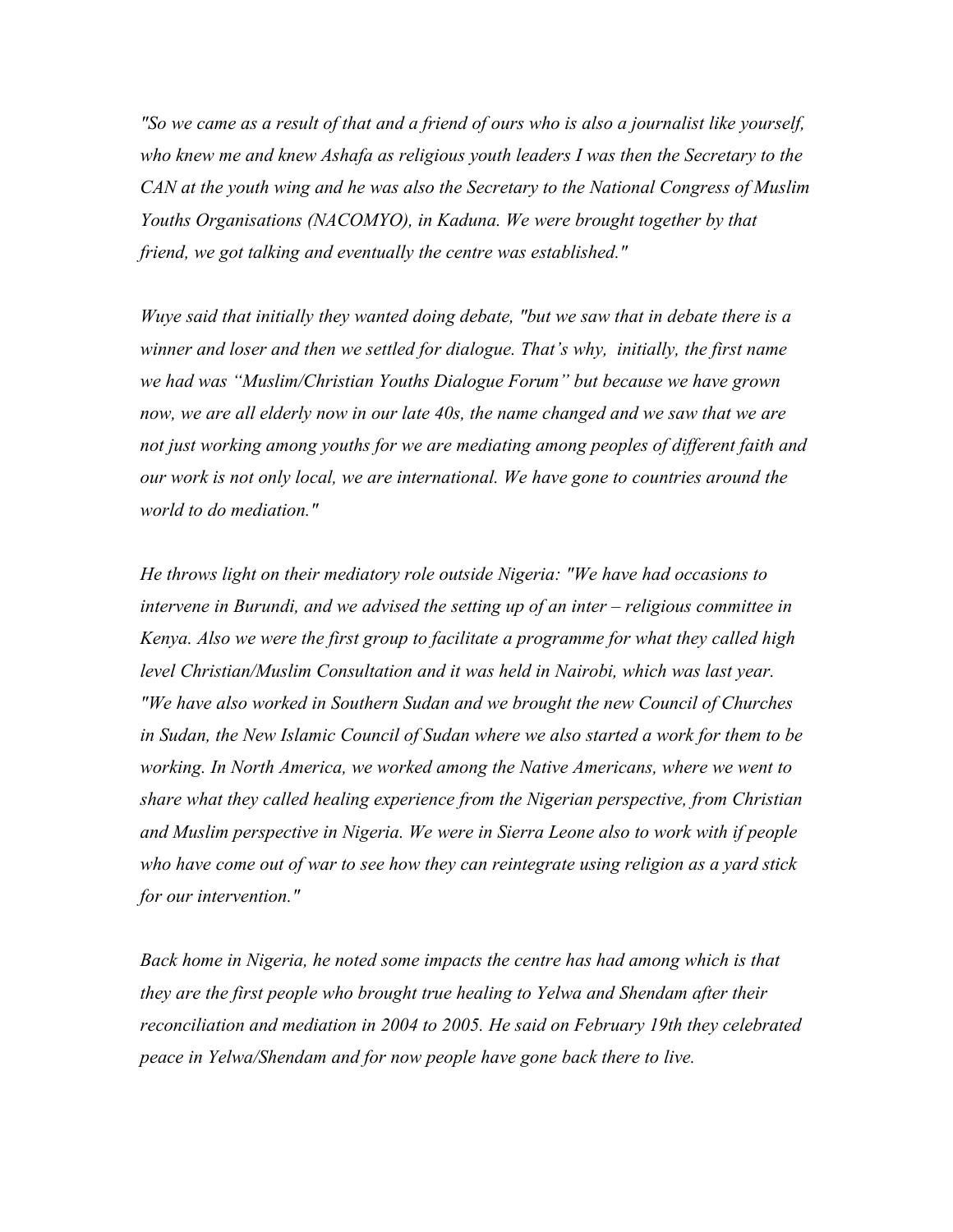*Speaking on the peace-building workshop, Pastor Wuye harps on the need to begin to inculcate this same value into young people across the faith who are also members of the different religious groups in schools. "My bible says blessed are the peacemakers for they shall inherit the Kingdom of God; and the word of God as a Christian tells me that I should pursue peace with all men, which is the holiness without which no man can see God. Every stakeholder must work towards sustainable peace in our land"*

## *……….*

*Both Imam Ashafa and Pastor Wuye point to one thing as the greatest challenge in this path they have jointly undertaken. Ashafa put it this way. "The greatest challenge is people misunderstanding us, people who think what we are doing is Christian. They think we are talking of mixing the two religions together, that should have only one religion in Nigeria, no, no, no, we know that people are promoting what they call religious initiatives. They are from America, they are from all over the world and we said no to united religion, we say yes to each and individual multi- religious society which Allah has talked about in the Qur'an."* 

*In the same vein, Pastor Wuye explains the challenges: "Well in some instances we have been misconstrued as trying to amalgamate the two religions. No, we are not amalgamating our religions. We are saying every body should pursue his religion vigorously, without bias."* 

*Another challenge is the hazards they experience in the course of their work. "In one of the places in Kagarko, my friend's life was threatened, they almost killed him, Imam Ashafa was almost killed and even when I showed my identity as a Christian they didn't believe me. So these are some of the threats and challenges we face."*

*However despite these challenges, Imam Ashfa said he remains undaunted by the challenge. "For me and my family, we give our lives to follow this path of interfaith discussion, interfaith dialogue. Nigeria is our country, no matter how religious I am, I cannot be accepted in Saudi Arabia without the green passport, and no matter how*